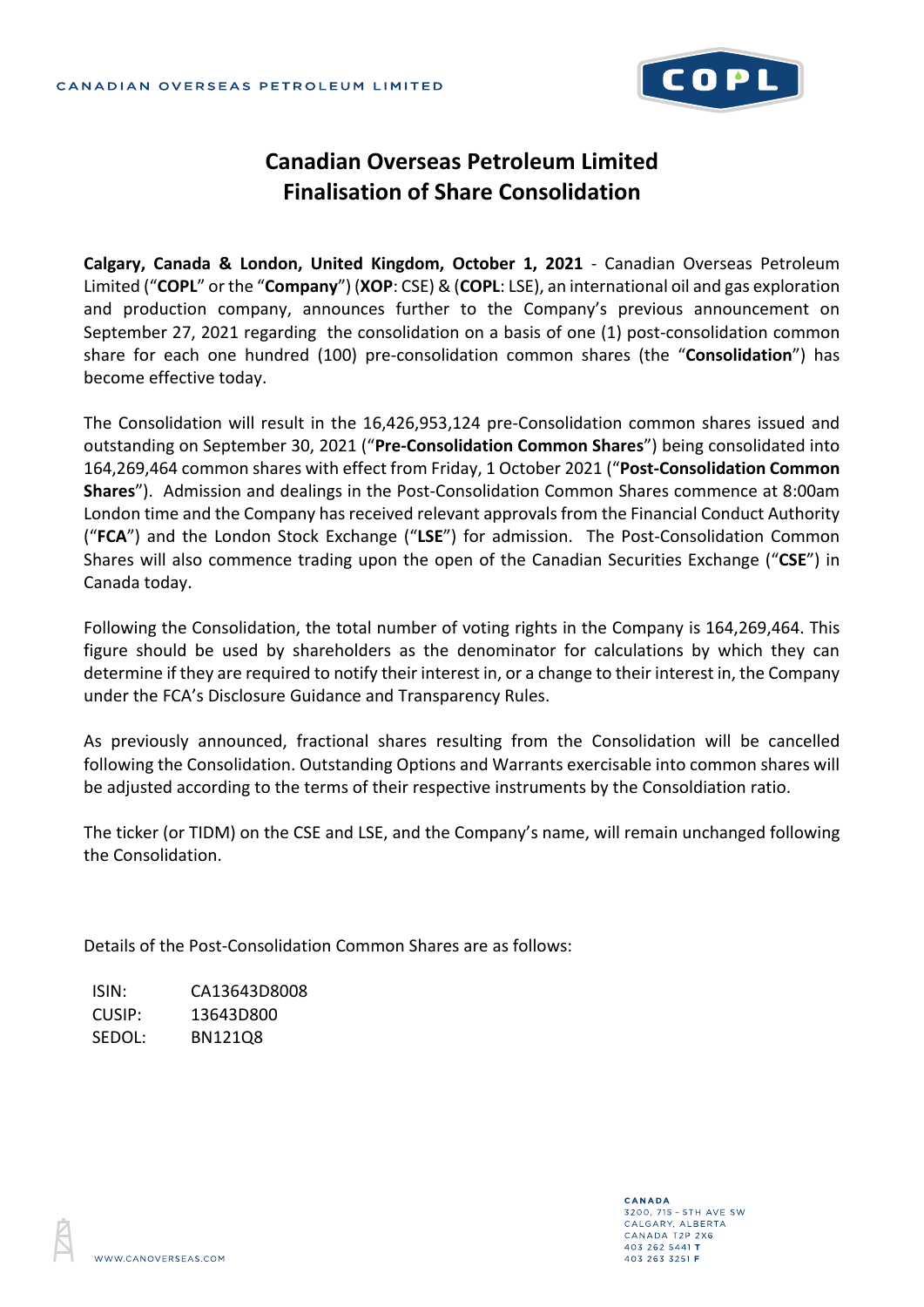

The dates and times for the Consolidation are set out below:

| Last day to trade in the Pre-Consolidation Common Shares on the LSE                                  | September 30, 2021 |
|------------------------------------------------------------------------------------------------------|--------------------|
| Last day to trade in the Pre-Consolidation Common Shares on the CSE                                  | September 30, 2021 |
| Record date in the UK for the Consolidation and the disablement of the<br>existing $ISIN(6.00 p.m.)$ | September 30, 2021 |
| Administrative record date in Canada for the Consolidation                                           | October 4, 2021    |
| Trading in the Post-Consolidation Common Shares under the new ISIN on<br>the LSE commences           | October 1, 2021    |
| Trading in the Post-Consolidation Common Shares under the new CUSIP<br>on the CSE commences          | October 1, 2021    |

## **About the Company:**

COPL is an international oil and gas exploration, development and production company actively pursuing opportunities in the United States with operations in Converse County Wyoming, and in sub-Saharan Africa through its ShoreCan joint venture company in Nigeria, and independently in other countries.

## **For further information, please contact:**

Mr. Arthur Millholland, President & CEO Mr. Ryan Gaffney, CFO Canadian Overseas Petroleum Limited Tel: + 1 (403) 262 5441

Cathy Hume CHF Investor Relations Tel: +1 (416) 868 1079 ext. 251 Email: [cathy@chfir.com](mailto:cathy@chfir.com)

Charles Goodwin Yellow Jersey PR Limited Tel: +44 (0) 77 4778 8221 Email: [copl@yellowjerseypr.com](mailto:copl@yellowjerseypr.com)